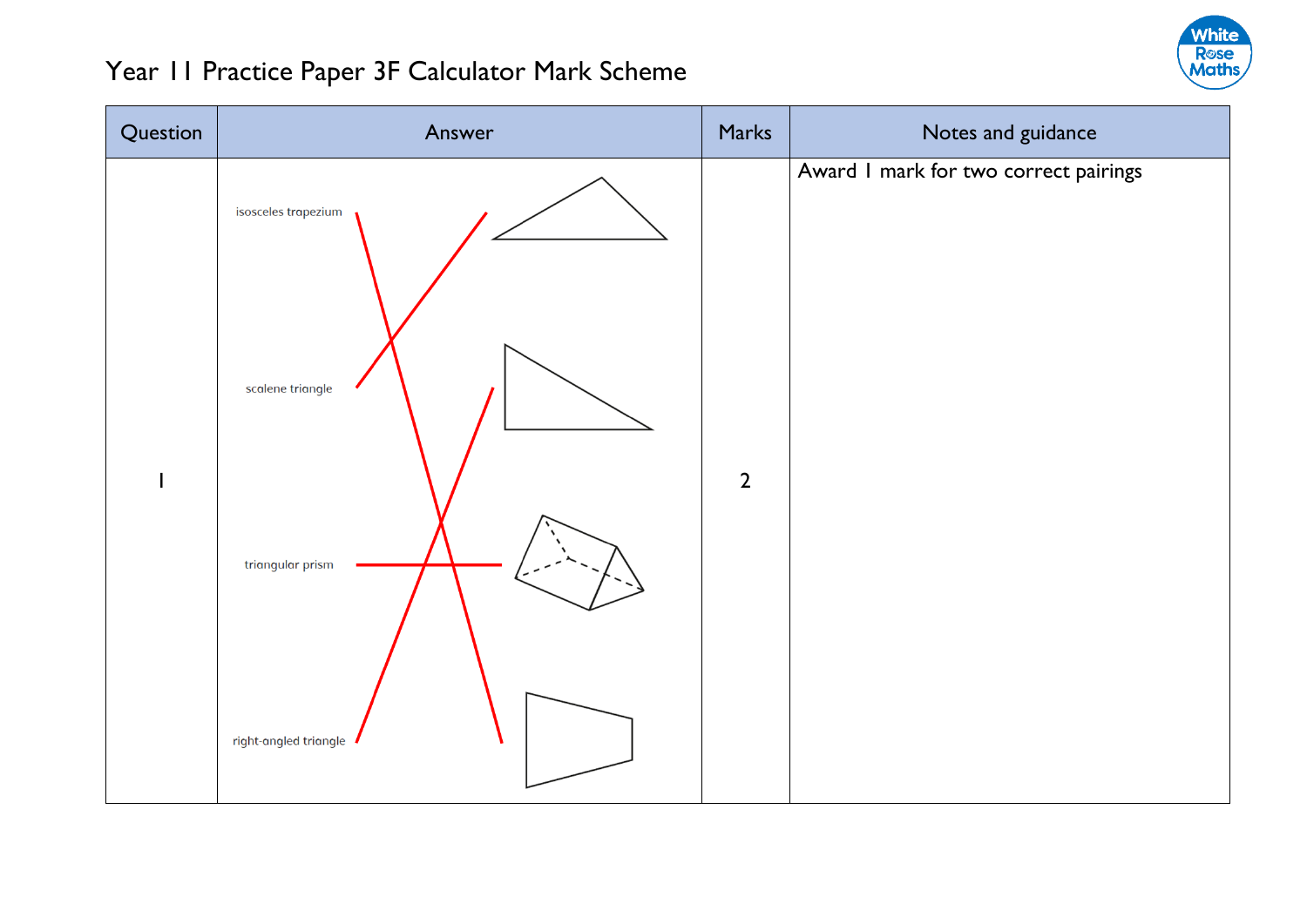

| 2a             | 2.436688337                                                         | $\overline{2}$ | Award I mark for either numerator or<br>denominator correctly evaluated                    |
|----------------|---------------------------------------------------------------------|----------------|--------------------------------------------------------------------------------------------|
| 2 <sub>b</sub> | 2.44                                                                |                | Follow through form their answer to part a<br>provided if has three or more decimal places |
| 3a             | 0<br>$\frac{1}{2}$                                                  |                | Accept any clear indication on/above/below<br>that line at $\frac{1}{2}$                   |
| 3 <sub>b</sub> | ⋇<br>0<br>$\frac{1}{2}$                                             |                | Accept any clear indication on/above/below<br>that line at 0                               |
| 4a             | 9                                                                   |                |                                                                                            |
| 4 <sub>b</sub> | 31                                                                  | $\overline{2}$ | Award I mark for continuing sequence to find<br>$5th$ and $6th$ term seen or implied       |
| 4 <sub>c</sub> | e.g. the number of tiles in a pattern is always odd                 |                | Accept any correct explanation                                                             |
| 5              | 12 400 28<br>$\overline{21'}$ , $\overline{700'}$ , $\overline{49}$ | $\overline{2}$ | Award I mark for finding two equivalent<br>fractions                                       |
| 6a             | $2$ and $16$                                                        | $\overline{2}$ | Award I mark for two factors of 48 stated that<br>do not have a difference of 14           |
| 6 <sub>b</sub> | 60                                                                  | $\overline{2}$ | Award I mark for listing some multiples of 12<br>and $15$                                  |
| 7a             | 8x                                                                  |                |                                                                                            |
| 7b             | $g^2 + 5g$                                                          | $\overline{2}$ | Award I mark for $g^2$ or 5g stated                                                        |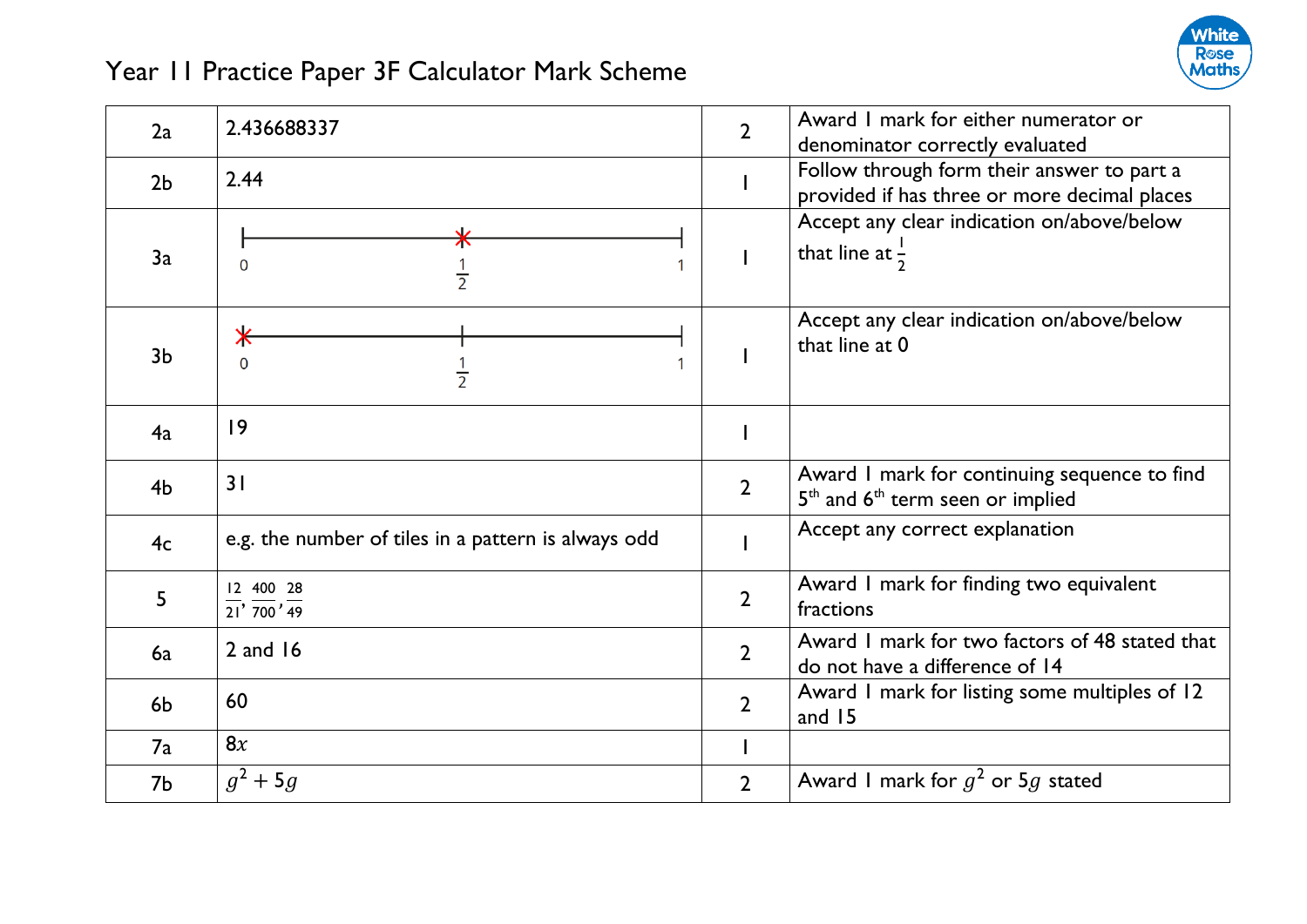

| 7c              | $5x(y + 3)$                 |                |                |    | $\overline{2}$ | Award I mark for a correct partial factorisation<br>or $5x$ identified as the highest common factor |
|-----------------|-----------------------------|----------------|----------------|----|----------------|-----------------------------------------------------------------------------------------------------|
| 8               | $\overline{7}$              |                |                |    | $\overline{2}$ | Award I mark for a correct first step to solve                                                      |
|                 |                             |                |                |    |                | e.g. $\frac{1}{12}$ of 48 = 4 or 336 = $\Box \times 48$                                             |
| 9a              | $\boldsymbol{\times}$       | $\overline{2}$ | $\overline{3}$ | 5  |                |                                                                                                     |
|                 | $\overline{3}$              | 6              | 9              | 15 |                |                                                                                                     |
|                 | $\overline{4}$              | 8              | 12             | 20 |                |                                                                                                     |
|                 | 5                           | 10             | 15             | 25 |                |                                                                                                     |
| 9 <sub>b</sub>  | $\frac{6}{9} = \frac{2}{3}$ |                |                |    | $\overline{2}$ | Award I mark for correct method to find<br>probability from their table                             |
| 10a             | 27<br>100                   |                |                |    | I              |                                                                                                     |
| 10 <sub>b</sub> | 65%                         |                |                |    | $\overline{2}$ | Award I mark for a correct method seen or<br>implied e.g. 91 $\div$ 140 or $\frac{13}{20}$ or 0.65  |
| $\mathbf{H}$    | No, $929 < 1000$            |                |                |    | $\overline{2}$ | Award I mark for 107 800 $\div$ 116 (= 929.3 )<br>seen or implied                                   |
|                 |                             |                |                |    |                | Award 0 marks for "No" with no or insufficient<br>supporting working                                |
| 12a             | 36                          |                |                |    |                |                                                                                                     |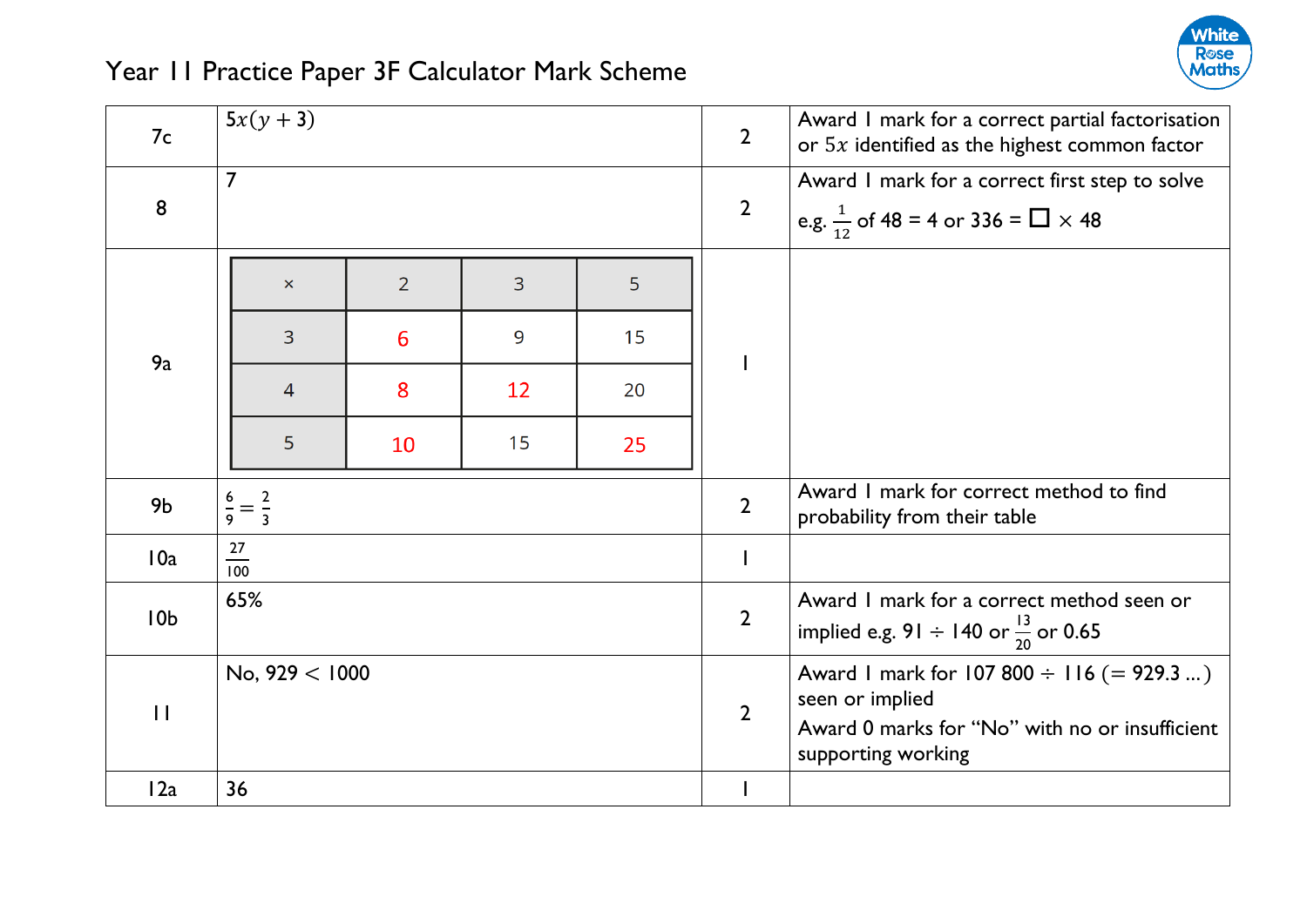

| 12 <sub>b</sub> | 31                                                                                                                                                                                                                                      |                |                                                                                                                                                                                                                                                                                                                                                                  |
|-----------------|-----------------------------------------------------------------------------------------------------------------------------------------------------------------------------------------------------------------------------------------|----------------|------------------------------------------------------------------------------------------------------------------------------------------------------------------------------------------------------------------------------------------------------------------------------------------------------------------------------------------------------------------|
| 12c             | e.g. the median score of class A was less than the<br>median score of class B.<br>Class A's scores were less varied than Class B                                                                                                        | $\overline{2}$ | Award I mark for a comparison of the median<br>scores for each class<br>Award I mark for a comparison of the spread<br>of data for each class                                                                                                                                                                                                                    |
| $\overline{13}$ | $\angle ACD = 41^\circ$ because vertically opposite angles are<br><u>equal</u><br>$\angle ADC = 78^{\circ}$ because corresponding angles in<br>parallel lines are equal<br>$x = 61^{\circ}$ because angles in a triangle add up to 180° | $\overline{4}$ | Award 1 mark $\angle ACD = 41^\circ$ or $\angle ADC = 78^\circ$<br>stated (accept if indicated on their diagram)<br>Award 1 mark for $x = 61^\circ$<br>Award I mark for one correctly stated reason<br>provided to support working. Words underline<br>(or their equivalent) must be stated.<br>Award full marks for complete working with<br>correct reasoning. |
| 4               | 960 $cm2$                                                                                                                                                                                                                               | 3              | Award I mark for a correct method to find the<br>area seen or implied e.g. $\frac{1}{2} \times 24 \times 80$<br>Award I mark for 960<br>Award 1 mark for $cm2$                                                                                                                                                                                                   |
| 15a             | 15                                                                                                                                                                                                                                      | $\overline{2}$ | Award I mark for $10 - (-5)$ seen or implied                                                                                                                                                                                                                                                                                                                     |
| 15 <sub>b</sub> | 23.75                                                                                                                                                                                                                                   | $\overline{2}$ | Award 1 mark for $25 - (1.25)$ seen or implied                                                                                                                                                                                                                                                                                                                   |
| 16              | 5g                                                                                                                                                                                                                                      | 3              | Award I mark for $600 \div 35$ seen or implied<br>Award I mark for a correct method seen to<br>find the mass left over e.g. $600 - (35 \times 17)$<br>Condone missing units                                                                                                                                                                                      |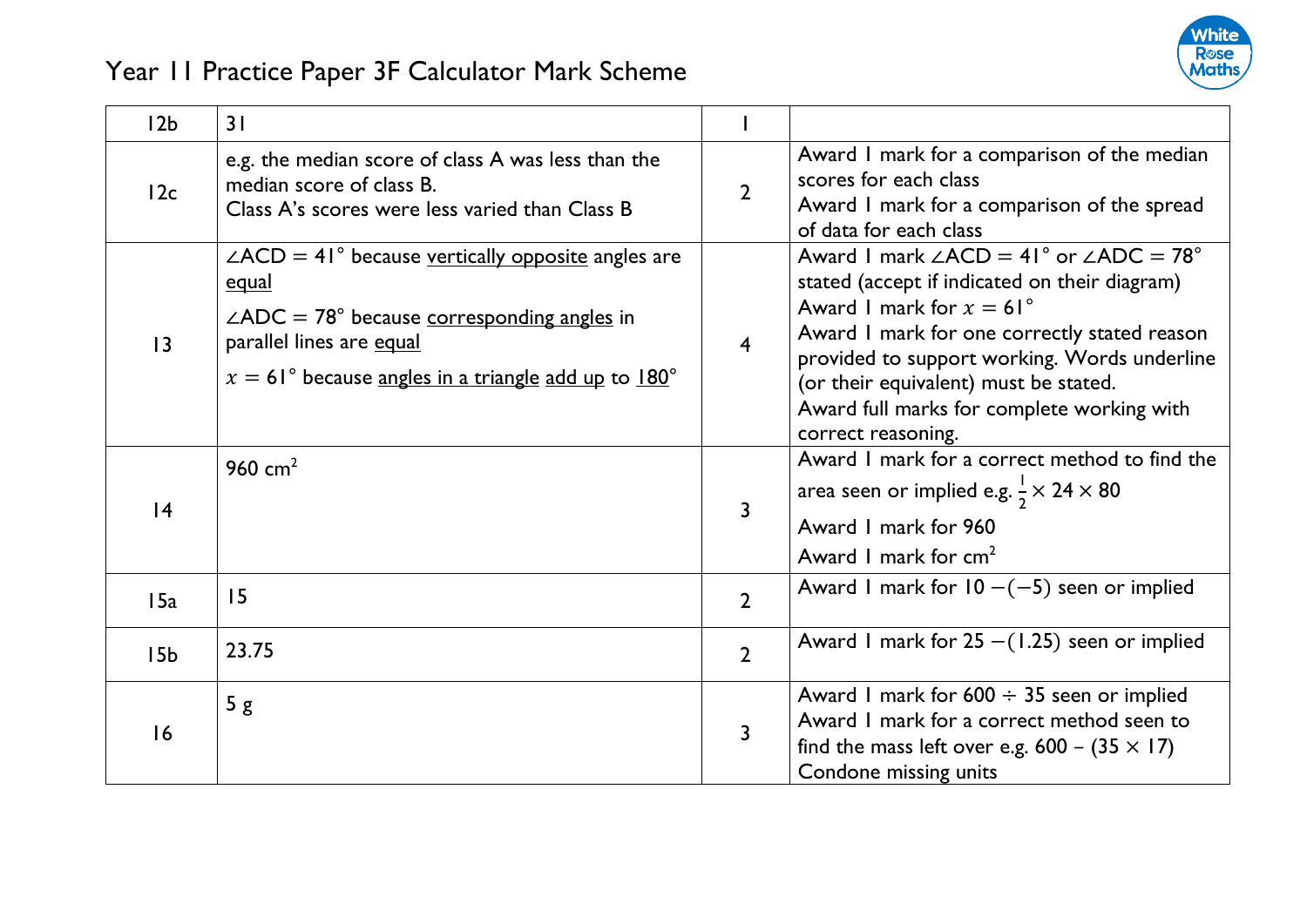

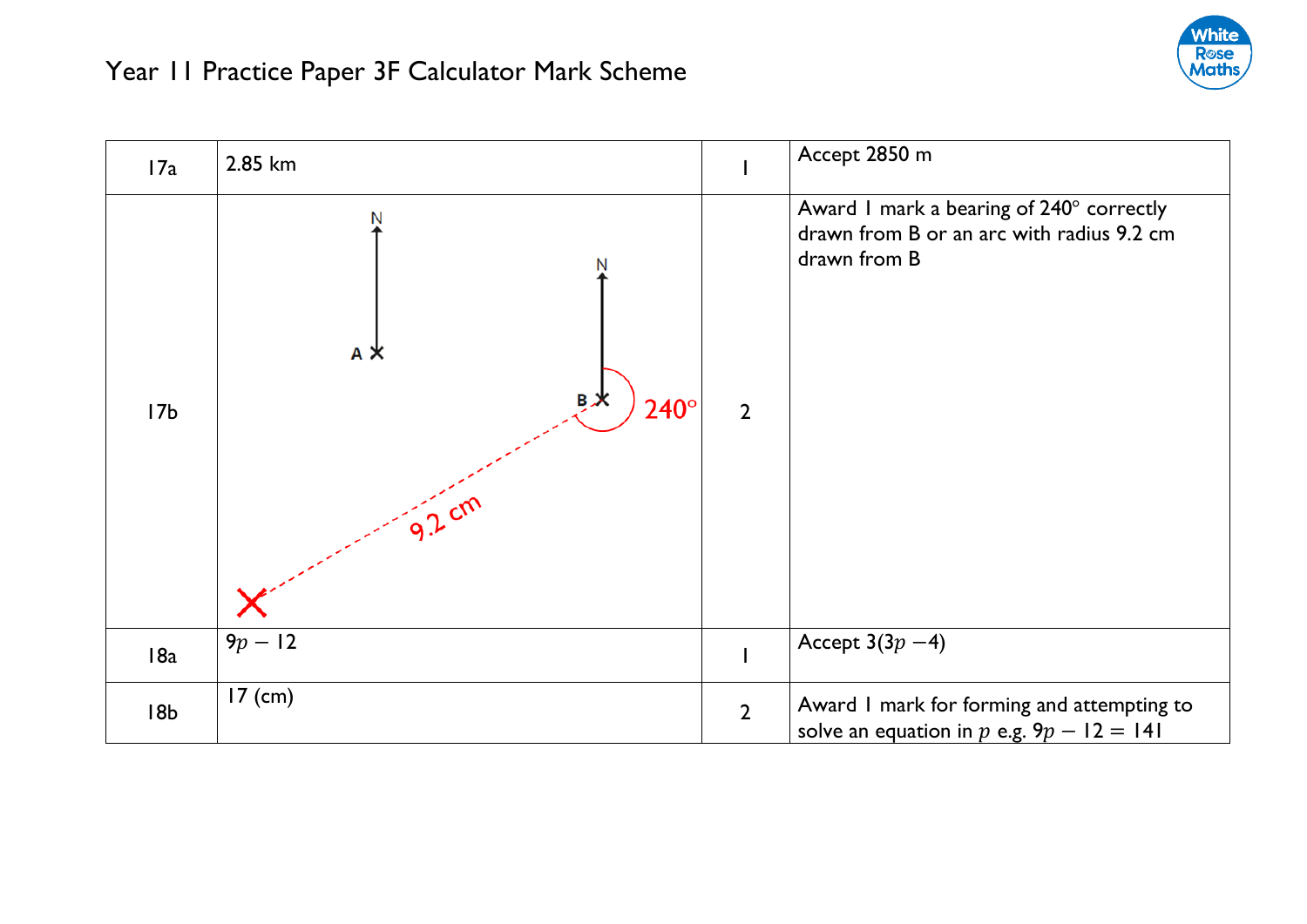